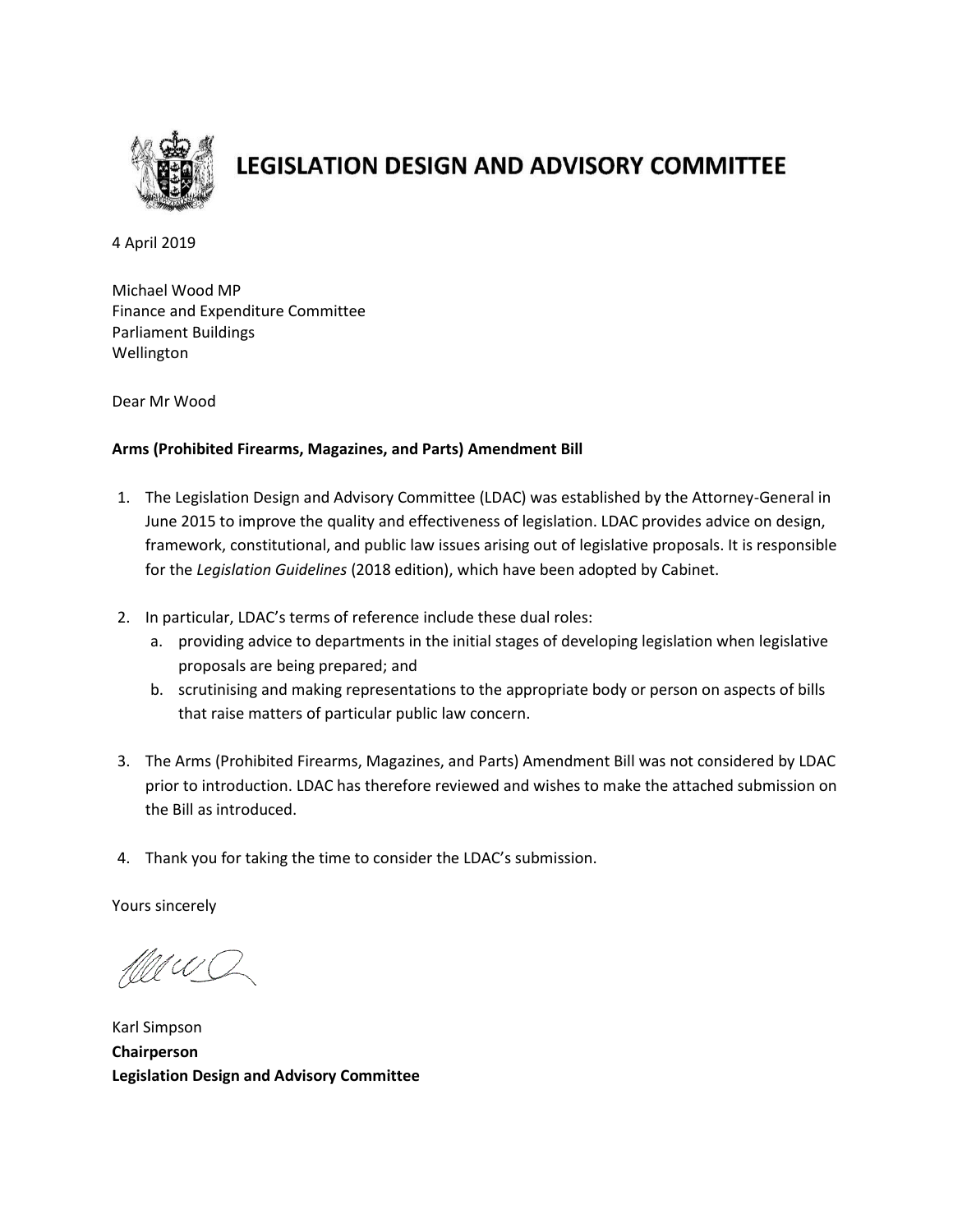

## **LEGISLATION DESIGN AND ADVISORY COMMITTEE**

### 4 April 2019

Michael Wood MP Finance and Expenditure Committee Parliament Buildings Wellington

Dear Mr Wood

## **Arms (Prohibited Firearms, Magazines, and Parts) Amendment Bill**

### **Introduction**

- 1. The Legislation Design and Advisory Committee has been given a mandate by Cabinet to review introduced Bills against the *Legislation Guidelines* (2018 edition) (**Guidelines**). The Guidelines have been adopted by Cabinet as the government's key point of reference for assessing whether draft legislation is well designed and accords with fundamental legal and constitutional principles. Our focus is not on policy, but rather on ensuring good legislative design and the consistency of a Bill with the principles contained in the Guidelines.
- 2. Our submission is limited to the form of the Henry VIII provisions and the strict liability offences in the Arms (Prohibited Firearms, Magazines, and Parts) Amendment Bill (the Bill).

#### **Order in Council power to change the items that are prohibited by the Act**

- 3. Clause 66 of the Bill inserts replacement section 74A, which provides for the scope of the firearms, magazines, and ammunition prohibited under the Act to be changed by Order in Council. These changes are subject to subsequent confirmation by the House under section 74B.
- 4. Section 74A is, in terms of the Guidelines, considered to be a "Henry VIII" power. Under the Guidelines, a Henry VIII power should be "as limited as possible to achieve the objective". In essence, the scope, criteria or context for the power should be clear enough to circumscribe the power so that the policy is set wholly or largely by Parliament (see chapter 15.1 of the Guidelines).
- 5. The new section 74A(a) and (b) would enable Orders in Council to amend or replace the Act's descriptions of the types of semi-automatic firearms, pump action shotguns and magazines that are prohibited. This would enable the Executive at any point in the future to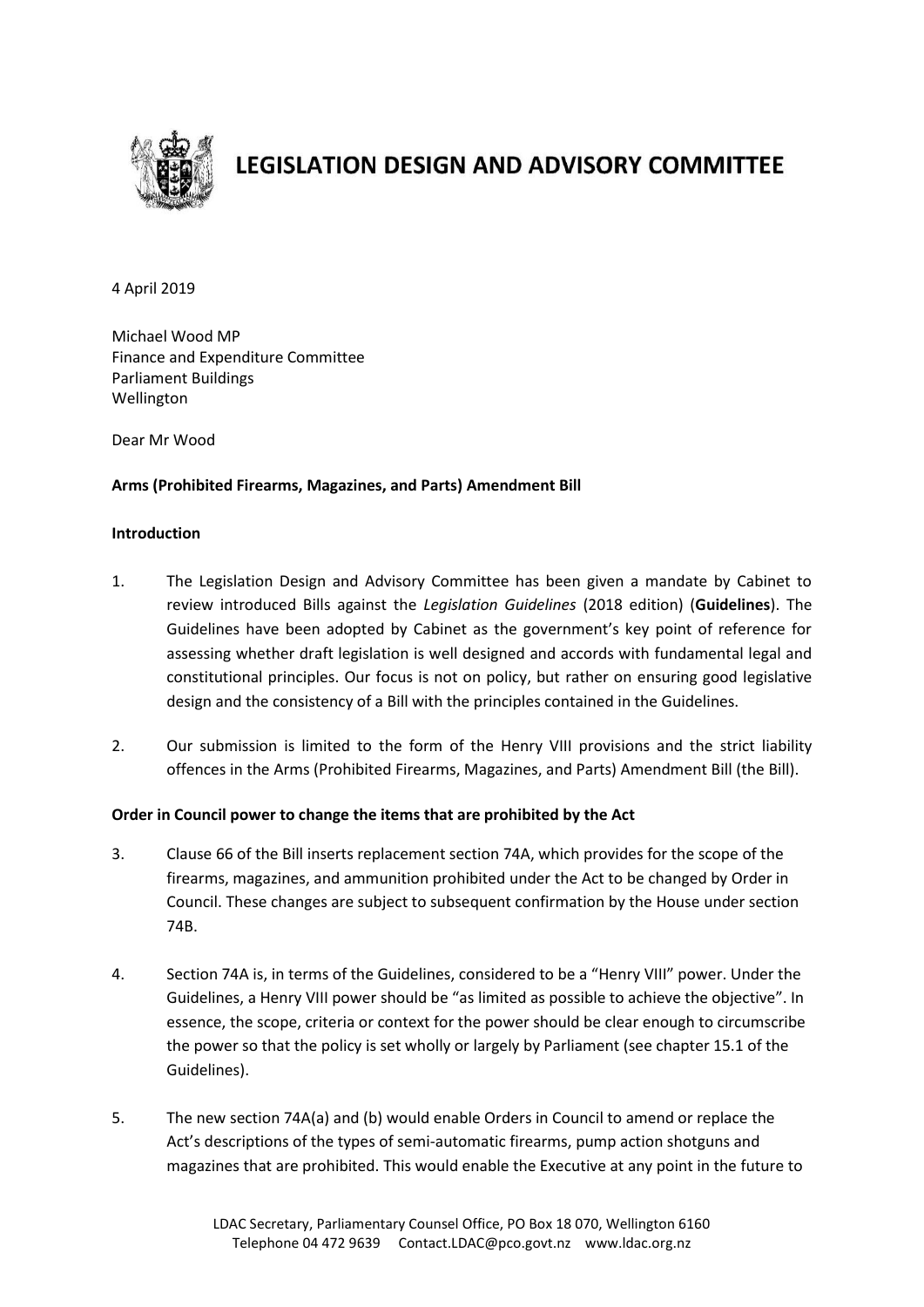*narrow* (or expand) the scope of the prohibition by removing, or bringing in, types of semiautomatic or pump action firearms, or magazines, from the prohibition.

- 6. LDAC queries whether this is the intended effect of this power. It seems more likely that the purpose of section 74A(a) and (b) is to ensure that the descriptions in new sections 2A or 2B are able to be modified soon after enactment if unintended consequences arise when citizens and NZ Police begin to apply the new prohibition.
- 7. If the purpose is intended only to allow for necessary modifications for a limited time after enactment, LDAC recommends that section 74A(a) and (b) be subject to a sunset clause. This would enable any initial adjustment to be made to avoid or reduce any unintended consequences of the wording in the Bill, but remove an ability for the Executive to be permanently empowered to reduce or increase the scope of the prohibition by Order in Council without prior reference to Parliament. While the potential for disallowance and confirmation provides some oversight, this is significantly after the fact.
- 8. A possible sunset date could be the end of the amnesty period, or potentially a later date such as 1 year from commencement. Any change made prior to sunset would remain in force.
- 9. We have also considered new section 74A(c), (d) and (e), which provides for declarations to be made by Order in Council that *expand* the scope of the new prohibitions in the Act to additional types of semi-automatic and pump-action firearms, and magazines and ammunition.
- 10. This power essentially matches the scope of the current section 74A, which was used in the recent Order in Council to expand the scope of what was considered to be military style semi-automatics. LDAC is satisfied that, in terms of the Guidelines, the long title of the Act provides appropriate scope and criteria for the use of the power. On our reading, section 74A(c), (d) and (e) is limited to expanding the scope of the prohibition to *promote both the safe use and the control of firearms and other weapons*, and is guided by the public interest.

## **Transitional provisions for the Henry VIII powers**

- 11. The Bill does not currently provide for transitional provisions where changes are made to the scope of the prohibition by the Orders in Council in section 74A. Chapter 12 of the Guidelines identifies the risk of uncertainty or injustice if transitional and savings provisions are not addressed.
- 12. There are likely to be circumstances where transitional and savings provisions are needed (similar to those in Schedule 1 of the Bill) to ensure that persons in possession of a newly prohibited type of firearm or magazine did not become in contravention of the law without a reasonable opportunity to dispose of the prohibited items. LDAC, therefore, recommends that the Order in Council power under new section 74A includes an ability to specify transitional and savings provisions relating to the changes made through the Order in Council.